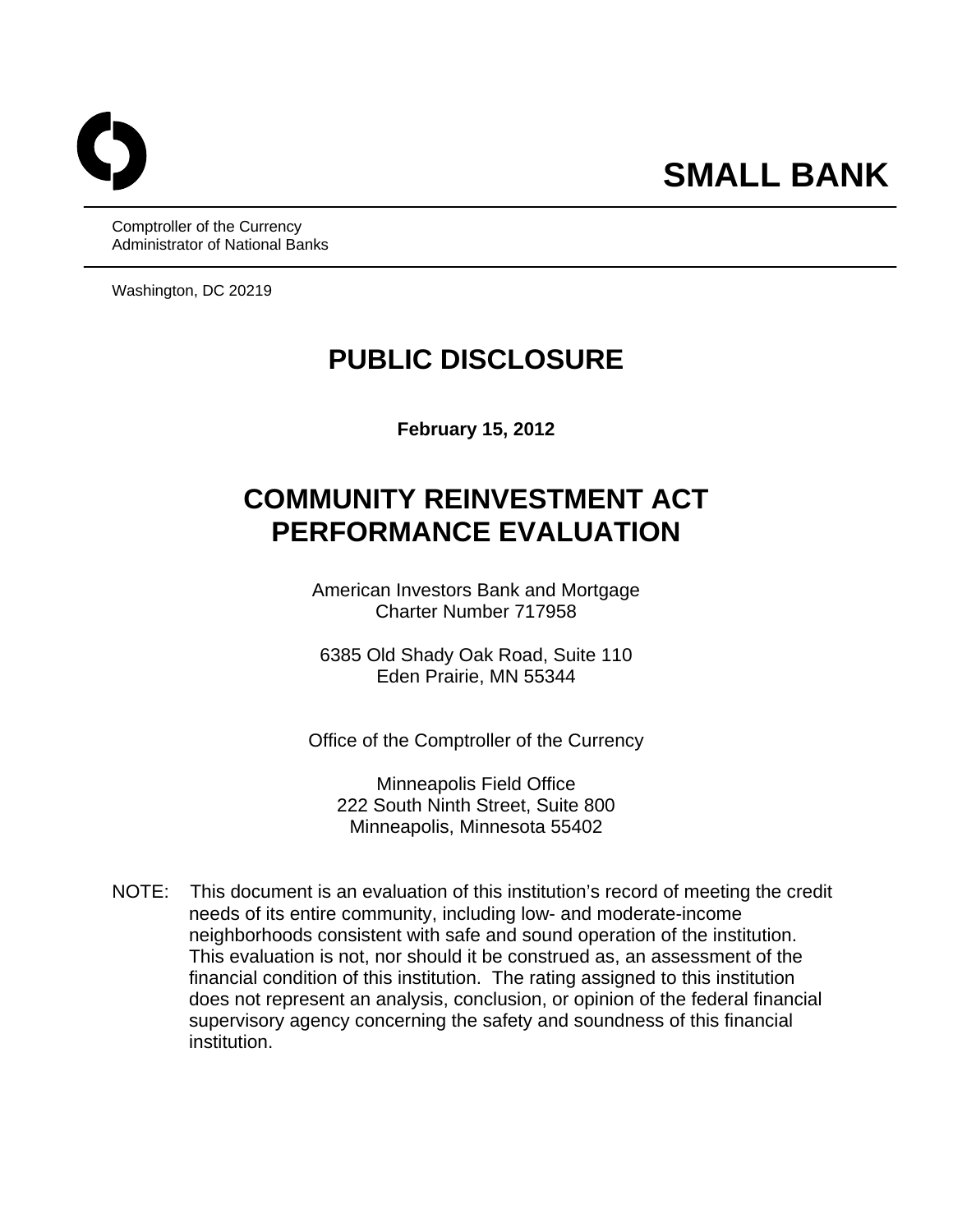#### **INSTITUTION'S CRA RATING: This institution is rated Satisfactory.**

The major factors supporting the bank's rating include:

- The bank's net loan-to-deposit (LTD) ratio is more than reasonable given the bank's size and the credit needs of the assessment area.
- A majority of loan originations were made inside the bank's assessment area.
- The distribution of home loans reflects a reasonable penetration among borrowers of different income levels.
- The distribution of loans reflects reasonable dispersion throughout the bank's assessment area.

# **SCOPE OF EXAMINATION**

We evaluated American Investors Bank & Mortgage's (AIBM) record of meeting the credit needs of the community, consistent with the provisions set forth in the Community Reinvestment Act (CRA). The bank's CRA performance was assessed under the lending test and focused on the bank's primary loan products based on outstanding loan balances from January 1, 2009 to December 31, 2011. On average, residential mortgages comprised 97 percent of the loan portfolio. We selected a random sample of 60 home loans originated between January 1, 2009 and December 31, 2011 to determine the bank's lending activity within the assessment area.

We used Thrift Financial Report information to determine the bank's quarterly loan-todeposit ratio, and annual deposit information reported to the Federal Deposit Insurance Corporation (FDIC) to find similarly situated banks. The most recent deposit information is as of June 30, 2011.

## **DESCRIPTION OF INSTITUTION**

AIBM is an \$85 million bank located in the Minneapolis/St. Paul Metropolitan Statistical Area (MSA). AIBM is wholly owned by Bank Financial Services, a one-bank holding company. As of December 31, 2011, the bank had net loans of \$39 million, representing 46 percent of total assets and 68 percent of total deposits. On the same date, Tier 1 Capital totaled \$6.5 million or 7.73 percent of average assets. The loan portfolio is comprised of residential real estate mortgages (97 percent), commercial loans (2 percent), and consumer loans (1 percent).

AIBM is a full service bank offering a wide range of products and services for individuals. Residential mortgage lending is the bank's primary business focus. AIBM operates one branch in Hennepin County. No branches have opened or closed since the last CRA examination.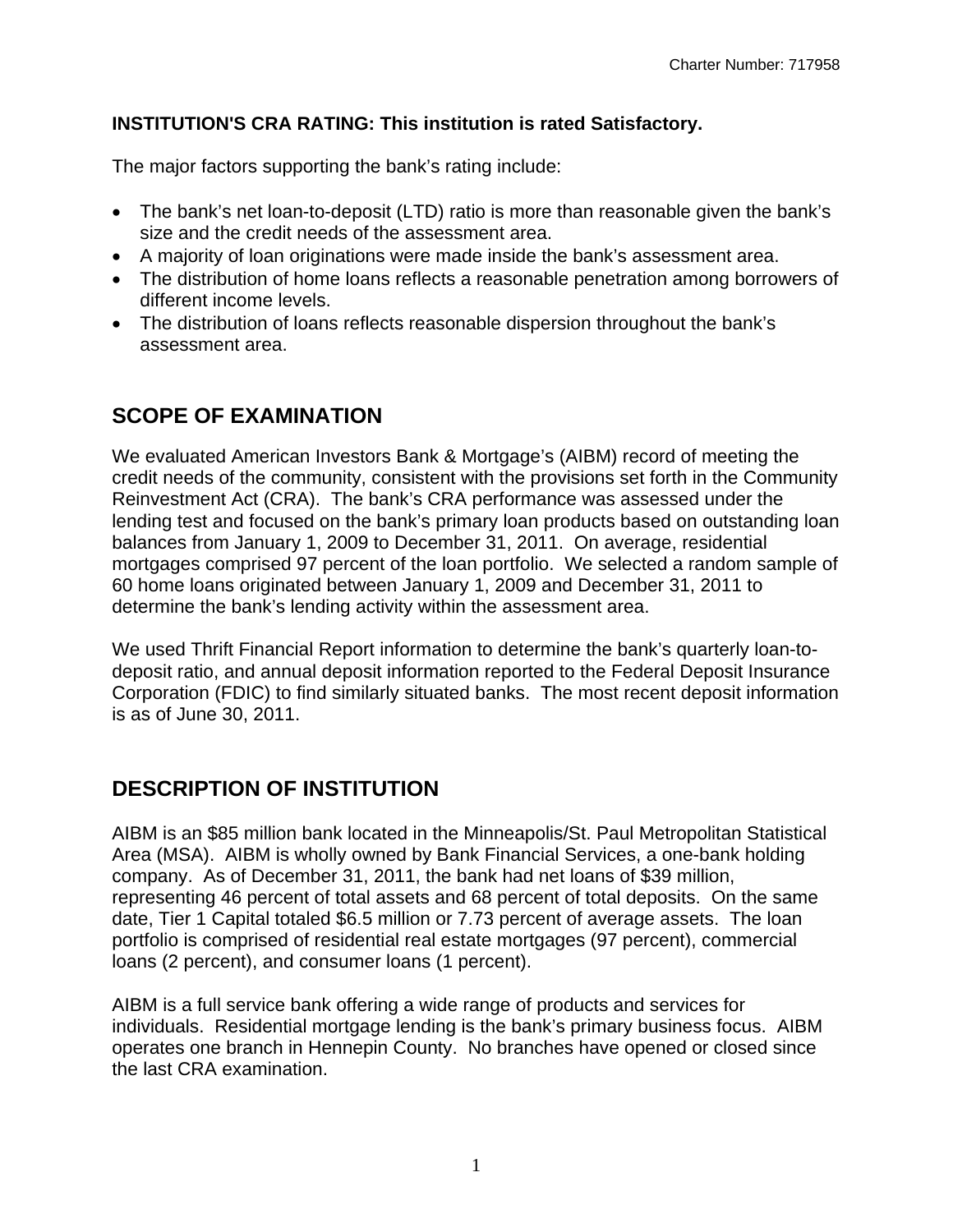There are no legal, financial, or other factors that impede the bank's ability to help meet the credit needs in its assessment area. AIBM received a Satisfactory rating on its last CRA evaluation dated August 15, 2006.

# **DESCRIPTION OF ASSESSMENT AREA**

AIBM has one assessment area located in the Minneapolis MSA. The assessment area consists of 571 contiguous census tracts located in the counties of Hennepin, Ramsey, Washington, and Dakota. The assessment area consists of the census tracts where the bank's branch is located and the surrounding census tracts in which the bank can reasonably service. The assessment area meets the requirements of the regulation and does not arbitrarily exclude any low- or moderate-income census tracts. The following table shows information for the Minneapolis MSA assessment area:

| Demographic Information for the Assessment Area               |           |                                                |                      |          |           |  |  |  |  |
|---------------------------------------------------------------|-----------|------------------------------------------------|----------------------|----------|-----------|--|--|--|--|
|                                                               | #         | $%$ Low                                        | % Moderate           | % Middle | % Upper   |  |  |  |  |
| Geographies (Census<br>Tracts) *0.70% tracts are NA           | 571       | 8.23                                           | 23.12                | 41.50    | 26.44     |  |  |  |  |
| Population by Geography<br>*0.10% located in NA tracts        | 2,184,269 | 6.20                                           | 20.86                | 43.66    | 29.18     |  |  |  |  |
| <b>Owner-Occupied Housing</b><br>by Geography                 | 593,423   | 2.08                                           | 16.24                | 48.11    | 33.56     |  |  |  |  |
| <b>Businesses by Geography</b><br>*0.17% located in NA tracts | 243,054   | 4.46                                           | 16.86                | 45.39    | 33.11     |  |  |  |  |
| Farms by Geography<br>*0.02% located in NA tracts             | 4,090     | 1.22                                           | 10.12                | 51.12    | 37.51     |  |  |  |  |
| Family Distribution by<br>Income Level                        | 539,831   | 17.81                                          | 18.46                | 24.92    | 38.81     |  |  |  |  |
| Household Distribution by<br>Income Level                     | 860,505   | 21.98                                          | 18.12                | 20.50    | 39.40     |  |  |  |  |
| Median Family Income                                          |           | \$68,454                                       | Median Housing Value |          | \$146,988 |  |  |  |  |
| Census MSA Median Family Income                               | \$64,885  | Households below the<br>Poverty Level<br>6.90% |                      |          |           |  |  |  |  |
| <b>HUD Updated Median Family Income</b><br>for 2011           | \$82,700  | <b>Unemployment Rate</b>                       | 2.66%                |          |           |  |  |  |  |

*Source: 2000 US Census Data* 

Unemployment numbers for the counties within the AA as of December 31, 2011 were as follows: 5.2 percent for Hennepin, Washington and Dakota Counties and 5.5 percent for Ramsey County. Unemployment is lower in these counties compared to the Minnesota average of 5.7 percent and national average of 8.3 percent. *Source: US Bureau of Labor Statistics*.

Economic activity in the assessment area is centered in the services industry. Based on the 2011 Business Geodemographic Data, services comprised 43 percent of activity,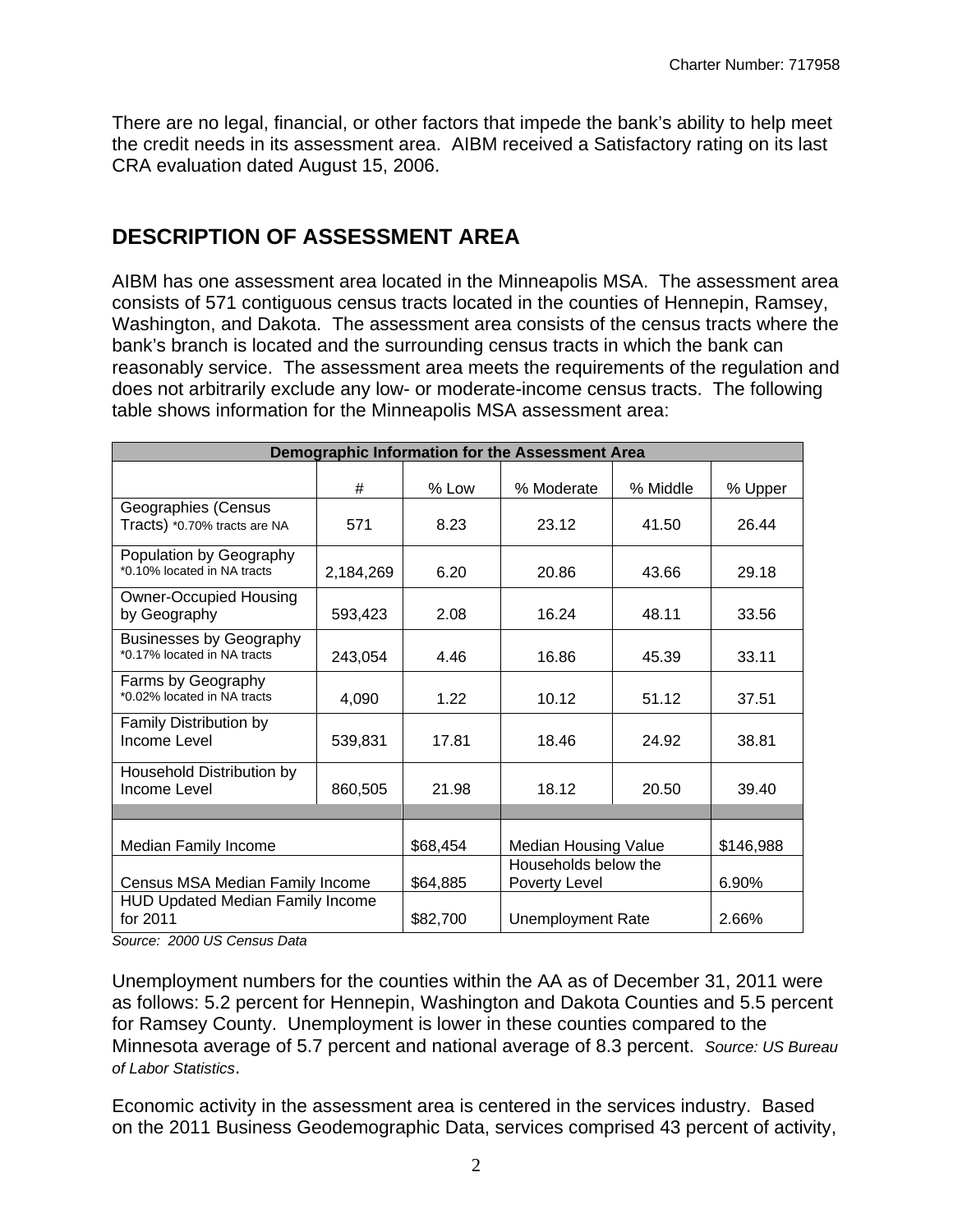followed by retail trade at 9 percent.

Competition from other financial institutions is high. AIBM ranks  $72<sup>nd</sup>$  in deposit market share among 116 financial institutions. AIBM has a deposit market share of 0.05 percent or \$50 million.

During our examination, we contacted a local organization to better understand the credit needs of the community. Affordable housing for low- and moderate-income individuals is needed in the assessment area. According to the contact, financial institutions are meeting the credit needs of the community.

## **CONCLUSIONS WITH RESPECT TO PERFORMANCE CRITERIA**

The bank's performance under the Lending Test is Satisfactory:

#### **Loan-to-Deposit Ratio**

AIBM's net loan-to-deposit (LTD) ratio is more than reasonable given the bank's size and the credit needs of the assessment area. The bank's LTD ratio averaged 93.89 percent over the 23 quarters since the last CRA examination. This ratio ranged from a quarterly low of 63.98 percent (4Q06) to a quarterly high of 127.63 percent (3Q08). The following table shows LTD details and rankings:

| <b>Institution</b>             | Assets (000s)<br>(As of 12/31/11) | <b>Average Loan-to-Deposit</b><br>Ratio (2Q06 - 4Q11) |  |  |  |
|--------------------------------|-----------------------------------|-------------------------------------------------------|--|--|--|
| Stonebridge Bank               | 109.548                           | 100.93                                                |  |  |  |
| <b>American Investors Bank</b> | 84,679                            | 93.89                                                 |  |  |  |
| Bank of Maple Plain            | 68.604                            | 70.41                                                 |  |  |  |
| Farmers State Bank of Hamel    | 90,385                            | 50.06                                                 |  |  |  |
| Union Bank & Trust Company     | 86,386                            | 33.95                                                 |  |  |  |

 *Source: Thrift Financial Report Data* 

#### **Lending in Assessment Area**

AIBM originates a majority of its loans to borrowers inside its assessment area. Loans originated to individuals within the bank's assessment area totaled 73 percent by number and 77 percent by dollar volume. The following table shows lending inside and outside of the assessment area: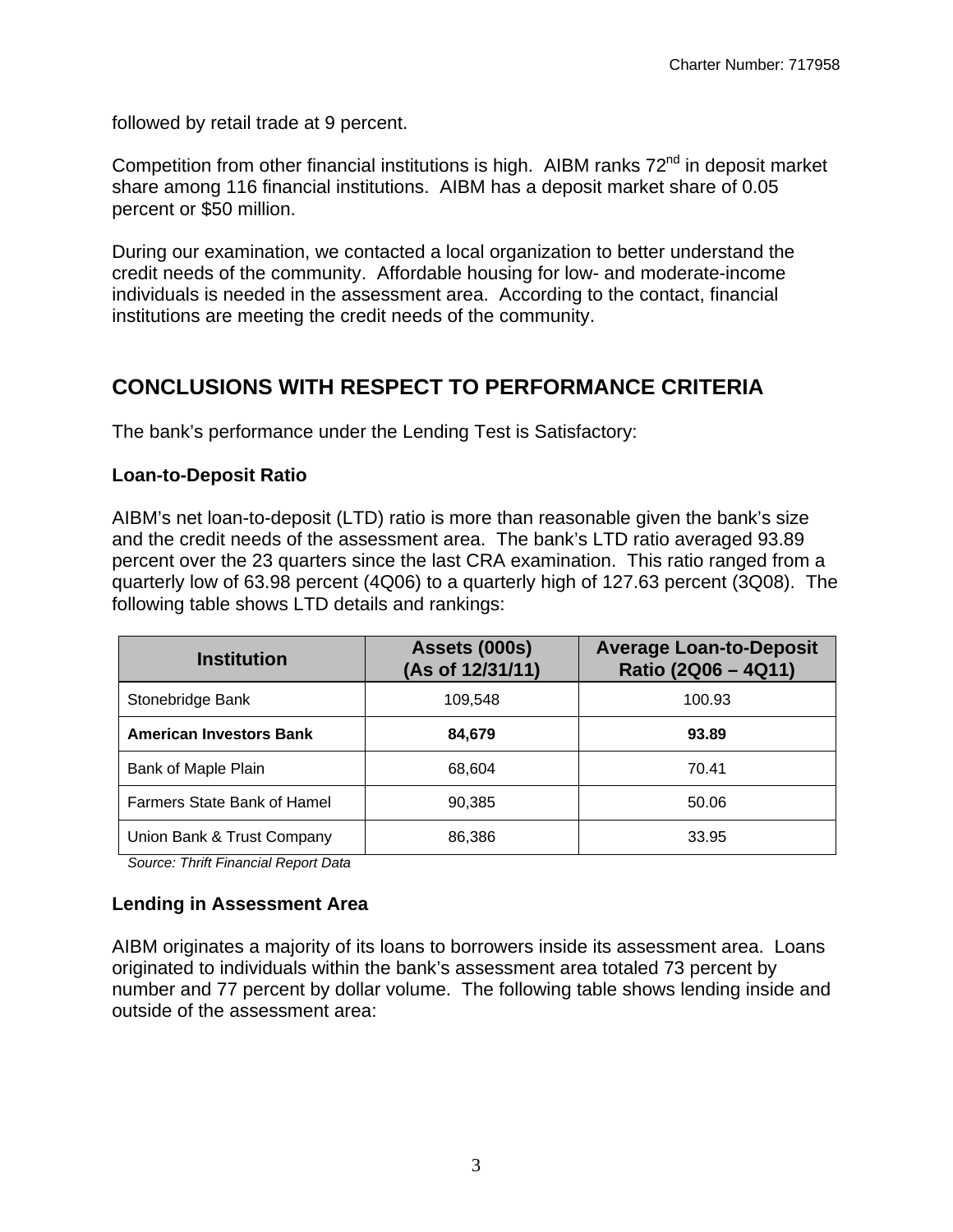| <b>Lending in Assessment Area</b> |                   |       |    |       |       |                         |        |         |       |        |  |
|-----------------------------------|-------------------|-------|----|-------|-------|-------------------------|--------|---------|-------|--------|--|
|                                   | Number of Loans   |       |    |       |       | <b>Dollars of Loans</b> |        |         |       |        |  |
|                                   | Outside<br>Inside |       |    |       | Total |                         | Inside | Outside |       | Total  |  |
| Loan Type                         | #                 | %     | #  | %     |       |                         | %      |         | %     |        |  |
|                                   |                   |       |    |       |       |                         |        |         |       |        |  |
| Home Loans                        | 44                | 73.33 | 16 | 26.67 | 60    | 9.165                   | 76.54  | 2,809   | 23.46 | 11,974 |  |
| Totals                            | 44                | 73.33 | 16 | 26.67 | 60    | 9.165                   | 76.54  | 2,809   | 23.46 | 11,974 |  |

*Source: OCC Loan Sample* 

#### **Lending to Borrowers of Different Incomes**

The distribution of home loans reflects reasonable penetration among borrowers of different income levels. Lending to low- and moderate-income borrowers is near the demographic comparatives. The following table shows the distribution of home loans among borrowers of different income levels:

| <b>Borrower Distribution of Residential Real Estate Loans</b> |             |       |           |                                                                         |                       |          |                     |          |  |  |  |
|---------------------------------------------------------------|-------------|-------|-----------|-------------------------------------------------------------------------|-----------------------|----------|---------------------|----------|--|--|--|
| Borrower                                                      | Low         |       | Moderate  |                                                                         | Middle                |          | Upper               |          |  |  |  |
| Income Level                                                  |             |       |           |                                                                         |                       |          |                     |          |  |  |  |
| Loan Type                                                     | $%$ of AA I | % of  | $%$ of AA | % of                                                                    | $%$ of AA $\parallel$ | % of     | $\frac{1}{6}$ of AA | $%$ of   |  |  |  |
|                                                               |             |       |           | Families Number Families Number   Families   Number   Families   Number |                       |          |                     |          |  |  |  |
|                                                               |             | οf    |           | of Loans                                                                |                       | of Loans |                     | of Loans |  |  |  |
|                                                               |             | Loans |           |                                                                         |                       |          |                     |          |  |  |  |
| Home Loans                                                    | 17.81       | 13.95 | 18.46     | 16.28                                                                   | 24.92                 | 30.23    | 38.81               | 39.54    |  |  |  |

 *Source: OCC Loan Sample & 2000 U.S. Census Data* 

The distribution of home loans reflects reasonable penetration compared to other HMDA lenders. AIBM's lending to low- and moderate-income borrowers is near that of other area lenders. The following table shows the distribution of home loans compared to other HMDA lenders:

| <b>Borrower Distribution of Residential Real Estate Loans</b><br><b>Compared to Aggregate HMDA Reporting Banks</b> |                                |                               |                     |                                    |                     |                                                            |                     |                         |  |  |  |
|--------------------------------------------------------------------------------------------------------------------|--------------------------------|-------------------------------|---------------------|------------------------------------|---------------------|------------------------------------------------------------|---------------------|-------------------------|--|--|--|
| Borrower<br>Income Level                                                                                           | Low                            |                               |                     | Moderate                           |                     | Middle                                                     |                     | Upper                   |  |  |  |
| Loan Type                                                                                                          | % of<br><b>HMDA</b><br>Lenders | % of<br>Number<br>οf<br>Loans | % of<br><b>HMDA</b> | % of<br>Number<br>Lenders of Loans | % of<br><b>HMDA</b> | % of<br><b>Number</b><br>Lenders of Loans Lenders of Loans | % of<br><b>HMDA</b> | $%$ of<br><b>Number</b> |  |  |  |
| Home Loans                                                                                                         | 9.93                           | 13.95                         | 19.61               | 16.28                              | 21.27               | 30.23                                                      | 34.41               | 39.54                   |  |  |  |

 *Source: OCC Loan Sample & 2000 U.S. Census Data (Income data not reported =14.79%)* 

#### **Geographic Distribution of Loans**

The geographic distribution of home loans reflects a reasonable dispersion throughout census tracts of different income levels. AIBM's distribution of home loans in moderateincome census tracts is near the demographics. While the bank did not originate any home loans in low-income census tracts, the low volume of owner-occupied housing units in the low-income census tracts makes it challenging for a bank to meet these